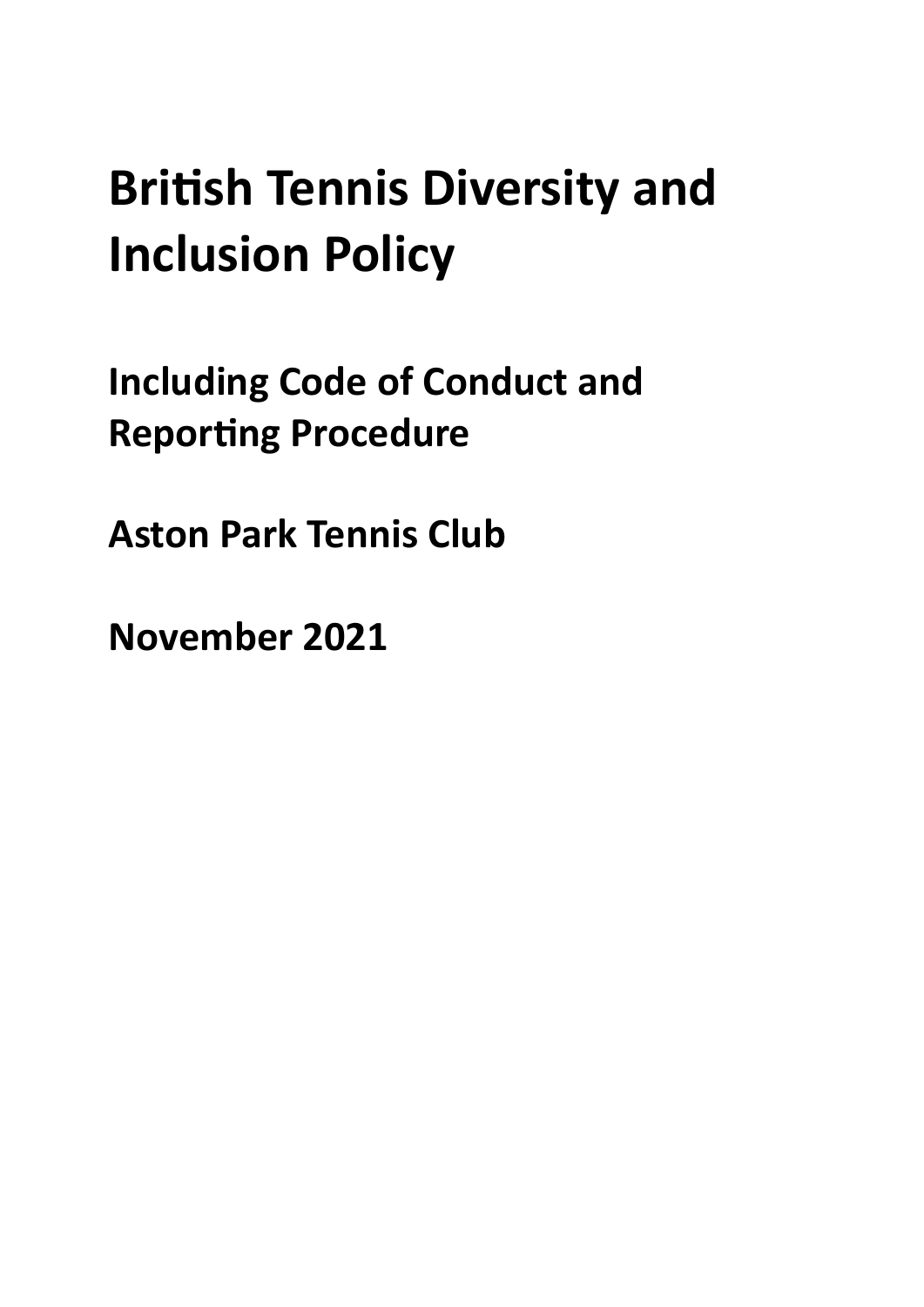# **Concern Reporting Procedure**

Anyone who has concerns that they or someone else is being discriminated against or has been a victim of discriminatory language or behaviour should:

| <b>Respond</b> | Listen carefully to what the person is telling you. Do not interrupt; keep questions to a<br>minimum; do not promise to keep the information secret                                                                                                                                                                                                                                                                                                                                                                                        |                                                                                                                                                                                                                                                                                                                                                                                                                                                                                                                                                                                                                                                                                             |
|----------------|--------------------------------------------------------------------------------------------------------------------------------------------------------------------------------------------------------------------------------------------------------------------------------------------------------------------------------------------------------------------------------------------------------------------------------------------------------------------------------------------------------------------------------------------|---------------------------------------------------------------------------------------------------------------------------------------------------------------------------------------------------------------------------------------------------------------------------------------------------------------------------------------------------------------------------------------------------------------------------------------------------------------------------------------------------------------------------------------------------------------------------------------------------------------------------------------------------------------------------------------------|
| <b>Refer</b>   | Is someone in immediate danger?<br><b>YES</b><br>Call the police (999)<br><b>THEN</b>                                                                                                                                                                                                                                                                                                                                                                                                                                                      | <b>NO</b><br>Talk to the club's Welfare Officer in confidence<br>(Sarah Baker, sarahbaker10@btinternet.com,<br>07841 679825); Talk to the LTA Safe and<br>Inclusive Tennis Team * (020 8487 7000) as<br>soon as possible [Mon-Fri, 9am-5pm]. If the<br>Safe and Inclusive Tennis Team is unavailable<br>and you want advice before the next working<br>day, call the NSPCC (0808 800 5000) or Parent<br>Line Scotland (0800 028 2233) if your concerns<br>are about a child.<br>If your concern is about an adult ask them for<br>details of your Local Authority Adult Social<br>Care Services.<br>Hate crime can alternatively be reported<br>through True Vision at www.report-it.org.uk |
| <b>Record</b>  | Write an objective account of your concerns immediately using the Reporting a<br>Concern Form found in our website Safe and Inclusive Tennis page. Send it to the LTA<br>Safe and Inclusive Tennis Team within 48 hours of the concern/disclosure<br>(safeandinclusive@Ita.org.uk)<br>Handling a concern/disclosure can be emotionally difficult. If you would like to talk to<br>someone after making a concern/disclosure, contact the LTA Safe and Inclusive Tennis<br>Team by phone 020 8487 7000 or email safeandinclusive@Ita.org.uk |                                                                                                                                                                                                                                                                                                                                                                                                                                                                                                                                                                                                                                                                                             |

**\*** In Wales? You can also contact the Wales Safe and Inclusive Tennis Lead (029 2046 3335). In Scotland? You can also contact the Tennis Scotland Safe and Inclusive Tennis Lead (0131 444 4154).

(See appendix C for more details on what to do if a disclosure from a child or adult at risk is made to you)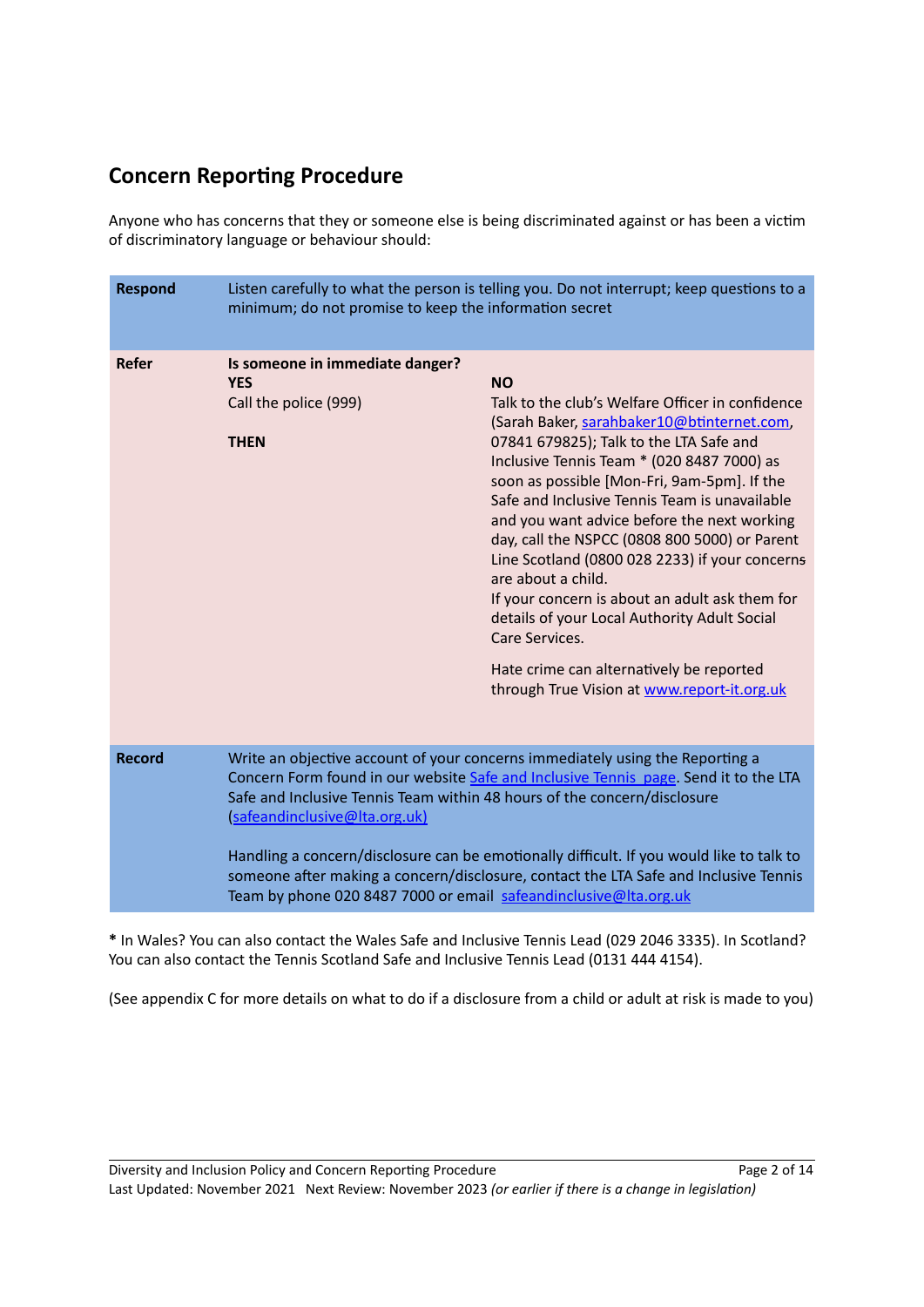# **Diversity and Inclusion in Aston Park Tennis Club**

This Policy sets out our commitment and includes our Safe and Inclusive Standards, Code of Conduct (page 8) and Reporting Procedure (page 2) and it supports our overall aims for diversity and inclusion that are to ensure that:

- Tennis is diverse and inclusive
- Diversity and inclusion are embedded in our club's culture and our behaviours
- We create a culture where inclusive leadership thrives
- We take a proactive approach using positive action to ensure that communities and individuals are valued and able to achieve their full potential.

To achieve these aims we believe that everyone involved in Tennis has a vital role to play in promoting diversity and inclusion and we ask everyone to become Safe and Inclusive Tennis Champions – proactively promoting Safe and Inclusive tennis and taking action against all forms of discrimination.

We are proud to have a Diversity and Inclusion Policy that demonstrates our commitment to making tennis diverse and inclusive. The commitment to Diversity and Inclusion is upheld by all - Lawn Tennis Association (LTA), Tennis Scotland, Tennis Wales and the Tennis Foundation.

These commitments are fully supported by Aston Park Tennis Club's Committee.

Together we can make a positive difference to people from different backgrounds to participate in Tennis at our club.

Thank you.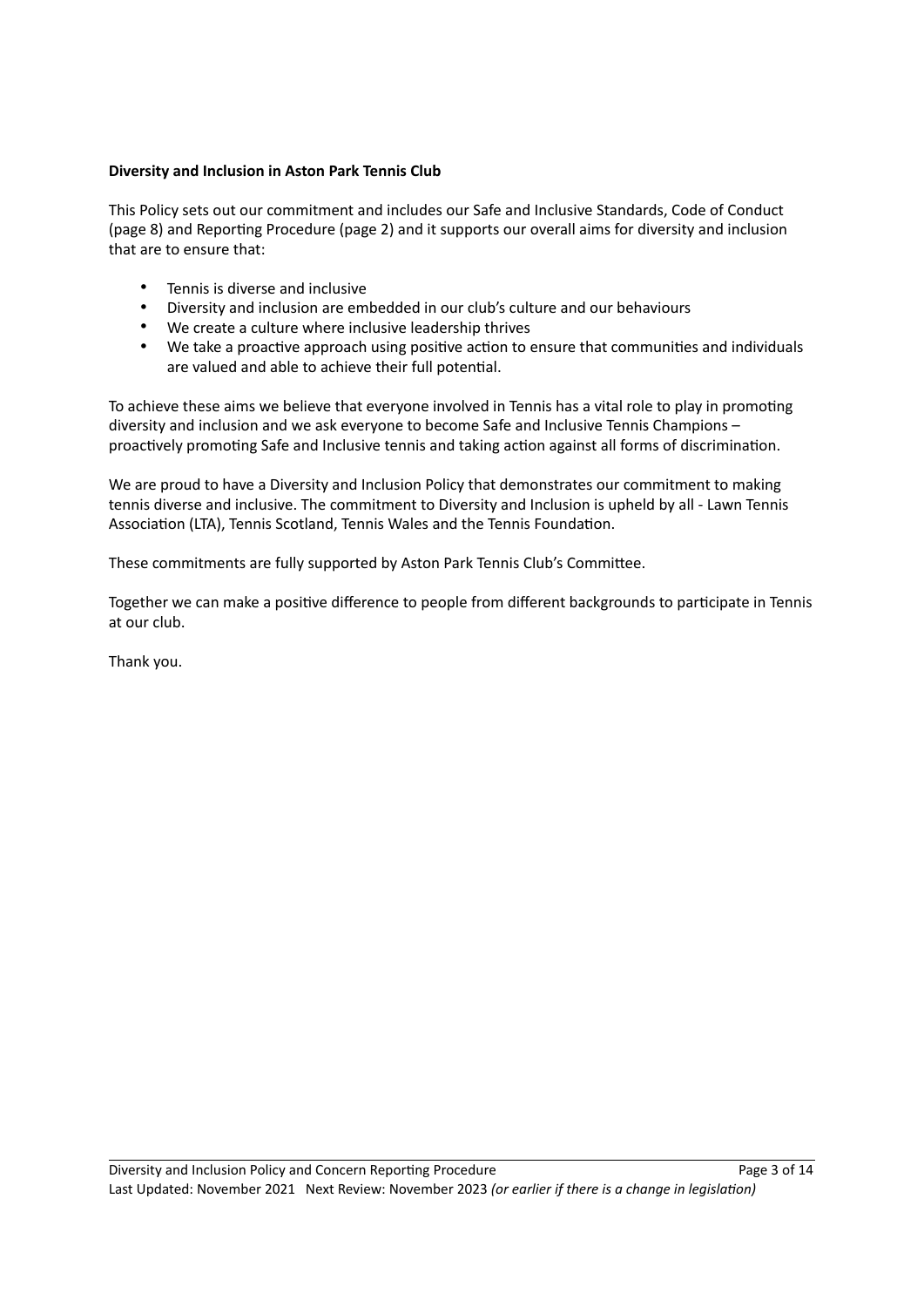# **Diversity and Inclusion Policy**

### **1. Policy Statement**

This Diversity and Inclusion Policy, Standards, Code of Conduct and Reporting Procedure are applicable to Aston Park Tennis Club and is based on similar policies of:

- The Lawn Tennis Association (LTA)
- Tennis Scotland
- Tennis Wales
- The Tennis Foundation.

As a club we contribute actively to enable more people to play tennis more often, in a manner that it is safe, inclusive, and fair. This applies regardless of a person's age, disability, gender reassignment status, sex, marital or civil partnership status, pregnancy or maternity, race, sex, sexual orientation, religion, race or sexual orientation, socio-economic status or any other background.

We recognise that many concerns and/or disclosures may have both safeguarding and diversity and inclusion elements to them. This policy reflects this through its reporting procedures, which replicate the safeguarding concern reporting procedures.

This Policy strives to minimise risk and support our venue, programmes, events and individuals to deliver and experience a positive tennis experience for everyone. The Reporting Procedures in page 2 outlines how to respond to safeguarding or discrimination concerns/disclosures.

# **2. Use of Terminology**

We have adopted the following definitions to explain our approach to diversity and inclusion in tennis:

**Discrimination** – treating someone in a less favourable way and causing them harm, because of their age, disability, gender reassignment, marriage or civil partnership, pregnancy or maternity, race, religion or belief, sex or sexual orientation

**Diversity** – acknowledging, celebrating and respecting the differences between groups of people and between individuals. We will work to ensure that people can be assured of an environment in which their rights, dignity and individual worth are respected, and in particular that they are able to enjoy their sport without the threat of intimidation, victimisation, harassment or abuse.

Harassment – unwanted conduct related to a relevant protected characteristic, which has the purpose or effect of violating an individual's dignity or creating and intimidating, hostile, degrading, humiliating or offensive environment for that individual or creates an intimidating, hostile, degrading, humiliating or offensive environment. The focus is on the perception of the complainant not the intent of the perpetrator. Employees can complain of behaviour they find offensive even if it is not directed at them.

**Inclusion** – ensuring that tennis is equally accessible to any member of the community so they can be fully involved in whatever capacity they choose; and that they are supported to achieve their potential in any capacity e.g. player, employee, volunteer, coach or official. We will work to ensure that people have a genuine and equal opportunity to participate to the full extent of their own ambitions and abilities, that they feel respected and valued and are not singled out, with regard to their age, disability, gender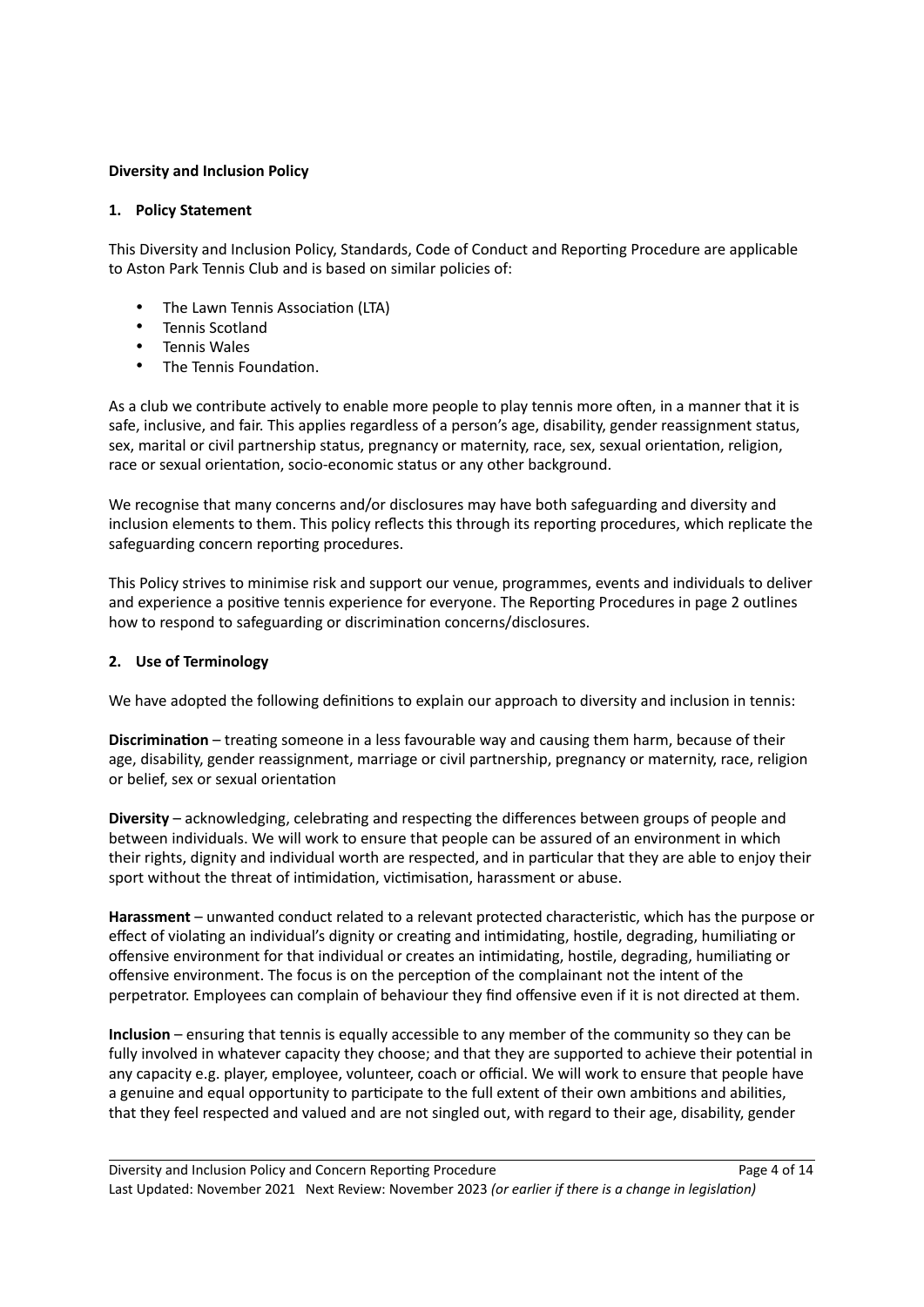reassignment status, sex, marital or civil partnership status, pregnancy or maternity, race, sex, sexual orientation, religion, race or sexual orientation, socio-economic status or any other background.

Positive action – Aston Park Tennis Club is committed to taking positive steps to counteract the effects of physical or cultural barriers – whether real or perceived – that restrict the opportunity for all sections of the community to participate equally and fully. We will ensure that we institute, support or contribute to appropriate measures or initiatives that enable access to tennis and participation in associated activities by people from any group that is under-represented in tennis or has difficulty accessing it and that they can do so with dignity or without being singled out.

(See Appendix A for full glossary of terms)

# **3. Scope**

Aston Park Tennis Club has direct safe and inclusive responsibility for:

- Staff, consultants, coaches and officials they employ;
- Volunteers, including board members and councillors they recruit;
- Venues they own;
- Events and programmes they run; and
- Ensuring all accreditation requirements are met by accredited coaches, officials and venues.

We recommend and support the development of good diversity and inclusion practice to:

- Accredited coaches, officials and venues;
- Players, parents and carers;
- Volunteers recruited by other organisations;
- Venues hired by or on our behalf
- Club Events.

This Policy is in line with national legislation (see appendix B for details of the relevant legislation) and applicable to our club, specifically to every person and place that we have direct safe and inclusive responsibility for.

# **4.** Responsibility for implementation of the Diversity and Inclusion Policy

# **Diversity and inclusion is everyone's responsibility: not responding to discriminatory or unacceptable**  language and behaviour is not an option.

- The club's Committee and Chair have overall accountability for this Policy and Reporting Procedure, for being the strategic lead on diversity and inclusion and for ensuring compliance with the relevant legislation (see Appendix for details).
- The club's chair Barbara Wilkinson and Welfare Officer Sarah Baker have overall responsibility for implementation of the policy.
- The Chair and Welfare Officer of the club are responsible for updating this Policy and Reporting Procedure in line with legislative and organisational developments; and develop a strategic and proactive approach to diversity and inclusion and respond to discrimination concerns.
- The Club's Welfare Officer Sarah Baker is responsible for supporting the club to identify where diversity and inclusion support is required; to implement safe and inclusive procedures; promote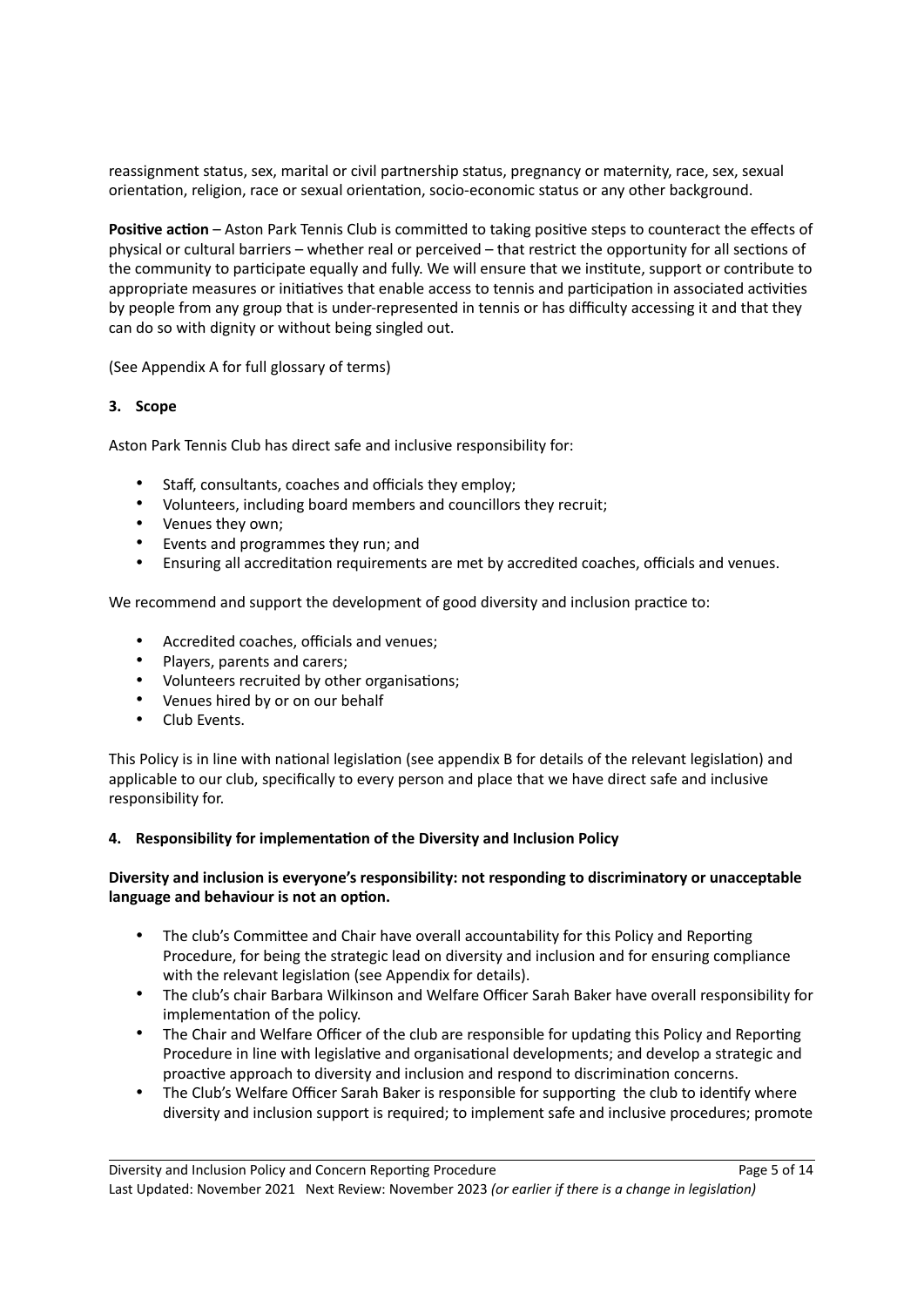diversity and inclusion principles, including the Safeguarding and Reporting Procedure, to all the venues they manage, programmes, events and individuals including players, parents and carers.

- All staff, consultants, coaches, officials and volunteers involved in tennis are responsible for raising diversity and inclusion concerns with the club's Welfare Officer to start with; then the Safe and Inclusive Tennis team if applicable, as outlined in the Reporting Procedure.
- Players, parents and guardians are responsible for upholding the Code of Conduct and Reporting Procedure.
- Aston Park Tennis Club is committed to:
	- $\circ$  formally adopt this policy,
	- $\circ$  take steps to ensure that our committee, members, participants and volunteers behave in accordance with the policy, including where appropriate taking disciplinary action under our constitution;
	- $\circ$  ensure that access to membership as well as access to participation is open and inclusive;
	- $\circ$  publish accurate information about the location and accessibility of our facilities; and
	- $\circ$  support measures and initiatives that British Tennis may institute or take part in to advance the aims of this policy as part of our commitment to our LTA membership.

Where there is a diversity and inclusion concern/disclosure:

• The individual who is told about, hears, or is made aware of the concern/disclosure is responsible for following the Concern Reporting Procedure above

# **5.** Breaches of the Diversity and Inclusion Policy, Standards, Code of Conduct and Reporting **Procedure**

Where there are concerns that diversity and inclusion good practice has not been followed, all staff are encouraged to follow your club's whistleblowing policy; consultants, coaches, officials, volunteers and players are encouraged to:

1. Complain directly to the person or organisation and seek resolution. In the first instance, this can often resolve many disputes or concerns.

2. If required, you can contact the LTA Safe and Inclusive Tennis Team: safeandinclusive@lta.org.uk they can assist in liaising with the club and investigating the matter. Alternatively, the NSPCC Whistleblowing advice line: 0800 028 0285; help@nspcc.org.uk can be contacted.

3. Seek further advice from the Equality Advisory Support Service a call on 0808 800 0082. For further information their website is: http://www.equalityadvisoryservice.com/app/ask

If someone comes to you with a concern around discrimination, listen to their complaint, reassure them and advise them of the routes listed above (1-3).

Diversity and Inclusion Policy and Concern Reporting Procedure **Page 6 of 14** Page 6 of 14 Last Updated: November 2021 Next Review: November 2023 (or earlier if there is a change in legislation)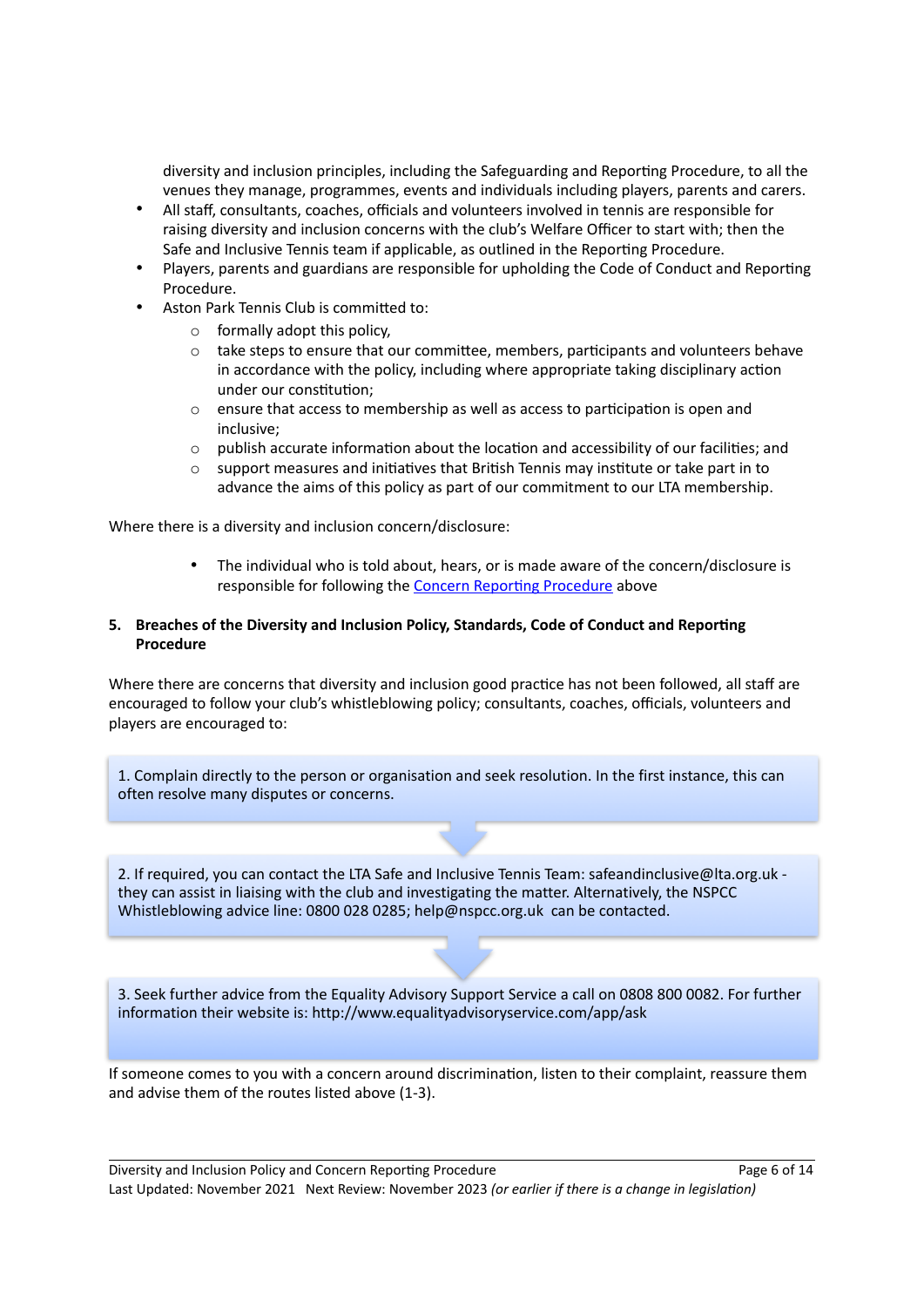Breaches of this Policy and/or failure to comply with the outlined responsibilities may result in the following by the LTA, Tennis Scotland, Tennis Wales and/or the Tennis Foundation:

- Venues Potential removal of LTA accreditation
- Staff disciplinary action leading to possible dismissal and legal action.
- Contracted consultants, officials and coaches termination of current and future roles within all four organisations and possible legal action.
- Recruited volunteers, including councillors and board members termination of current and future roles within all four organisations and possible legal action.

Actions taken by staff, consultants, volunteers, officials, coaches, venues, clubs and/or events outside of the LTA, Tennis Scotland, Tennis Wales and/or the Tennis Foundation that are seen to contradict this Policy may be considered a violation of this Policy.

Where an appeal is lodged in response to a safeguarding decision made by the LTA Safe and Inclusive Tennis Team and Safeguarding and Protection Committee and/or Licensing and Registration Committee, an independent appeal body such as Sport Resolutions may be used. Their decision is final.

# **6. Related policies and guidance**

- Safeguarding Policy
- Data Protection Policy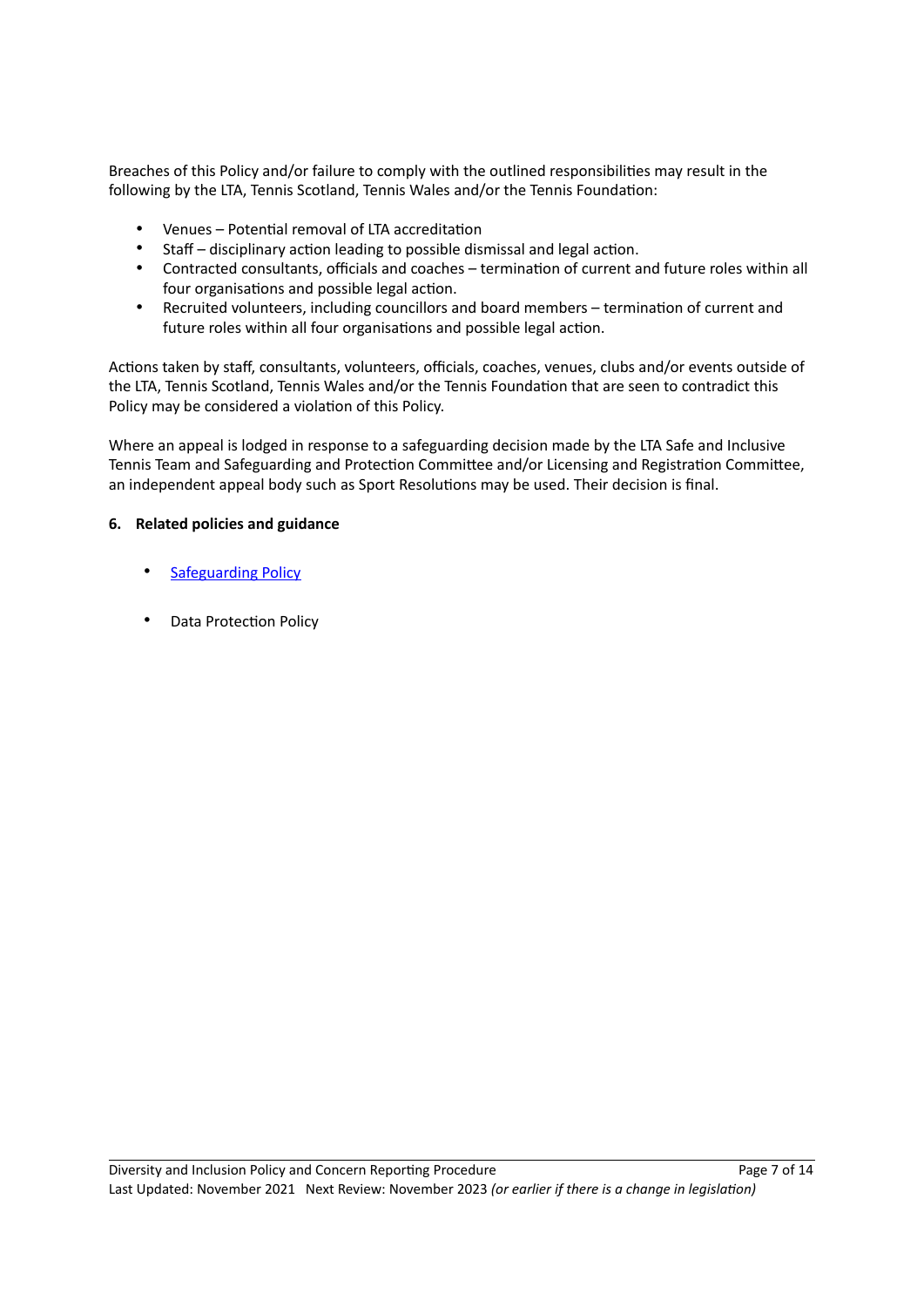# **Codes of Conduct**

# **All members of staff and volunteers agree to:**

- Prioritise the well-being of all children and adults at risk at all times
- Treat all children and adults at risk fairly and with respect
- Be a positive role model. Act with integrity, even when no one is looking
- Help to create a safe and inclusive environment both on and off court
- Not allow any rough or dangerous behaviour, bullying or the use of bad or inappropriate language
- Report all allegations of abuse or poor practice to the club Welfare Officer
- Not use any sanctions that humiliate or harm a child or adult at risk
- Value and celebrate diversity and make all reasonable efforts to meet individual needs
- Keep clear boundaries between professional and personal life, including on social media
- Have the relevant consent from parents/carers, children and adults before taking or using photos and videos
- Refrain from making physical contact with children or adults unless it is necessary as part of an emergency or congratulatory (e.g. handshake / high five)
- Refrain from smoking and consuming alcohol during club activities or coaching sessions
- Ensure roles and responsibilities are clearly outlined and everyone has the required information and training
- Avoid being alone with a child or adult at risk unless there are exceptional circumstances
- Refrain from transporting children or adults at risk, unless this is required as part of a club activity (e.g. away match) and there is another adult in the vehicle
- Not abuse, neglect, harm or discriminate against anyone; or act in a way that may be interpreted as such
- Not have a relationship with anyone under 18 for whom they are coaching or responsible for
- Not to have a relationship with anyone over 18 whilst continuing to coach or be responsible for them

# **All children agree to:**

- Be friendly, supportive and welcoming to other children and adults
- Play fairly and honestly
- Respect club staff, volunteers and Officials and accept their decisions
- Behave, respect and listen to your coach
- Take care of your equipment and club property
- Respect the rights, dignity and worth of all participants regardless of age, gender, ability, race, culture, religion or sexual identity
- Not use bad, inappropriate or racist language, including on social media
- Not bully, intimidate or harass anyone, including on social media
- Not smoke, drink alcohol or drugs of any kind on club premises or whilst representing the club at competitions or events
- Talk to the club Welfare Officer about any concerns or worries they have about themselves or others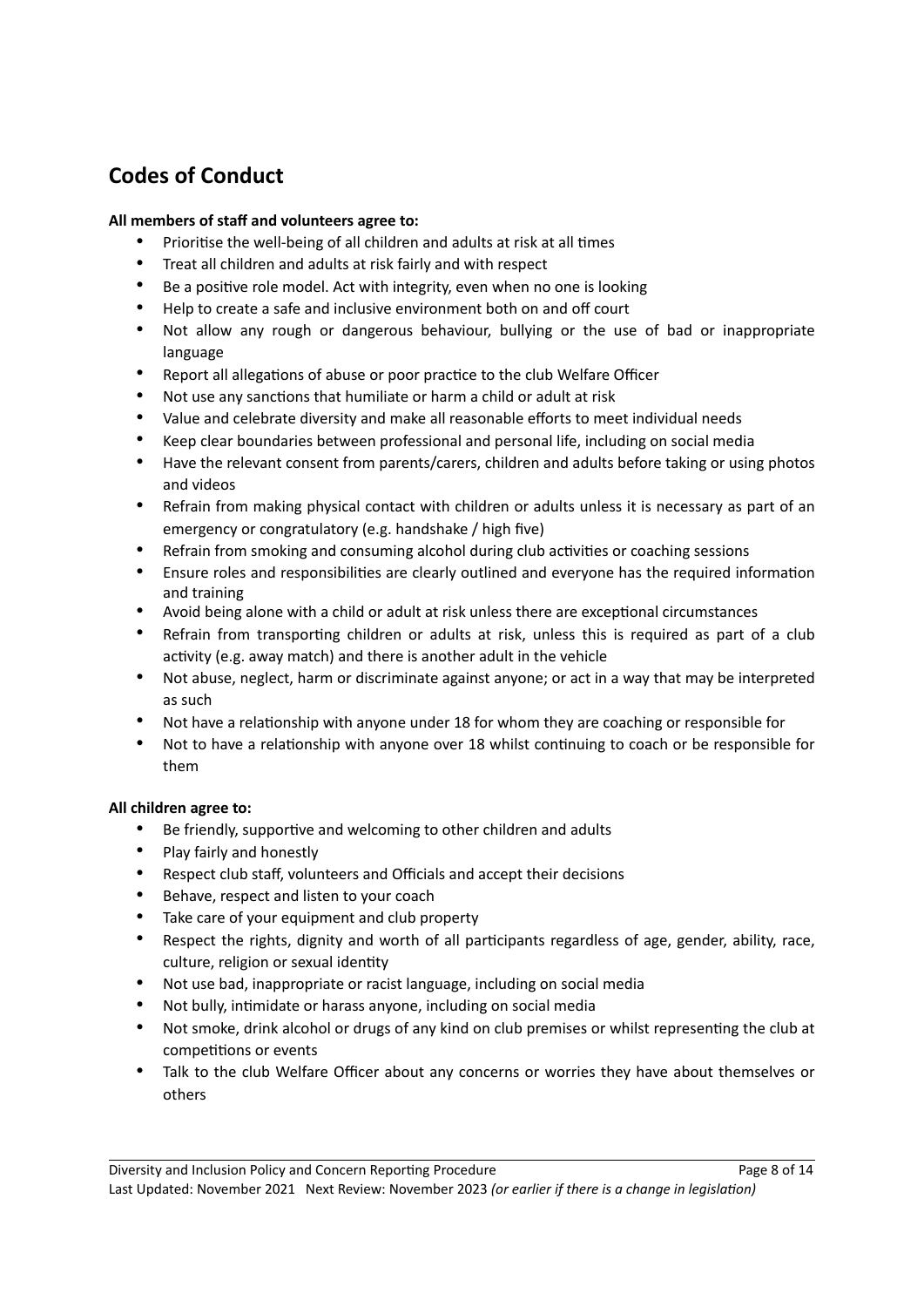#### **All adults agree to:**

- Positively reinforce your child and show an interest in their tennis
- Use appropriate language at all times
- Be realistic and supportive
- Never ridicule or admonish a child for making a mistake or losing a match
- Treat all children, adults, volunteers, coaches, officials and members of staff with respect
- Behave responsibly at the venue; do not embarrass your child
- Accept the official's decisions and do not go on court or interfere with matches
- Encourage your child to play by the rules, and teach them that they can only do their best
- Deliver and collect your child punctually from the venue
- Ensure your child has appropriate clothing for the weather conditions
- Ensure that your child understands their code of conduct
- Adhere to your venue's safeguarding policy, diversity and inclusion policy, rules and regulations
- Provide emergency contact details and any relevant information about your child including medical history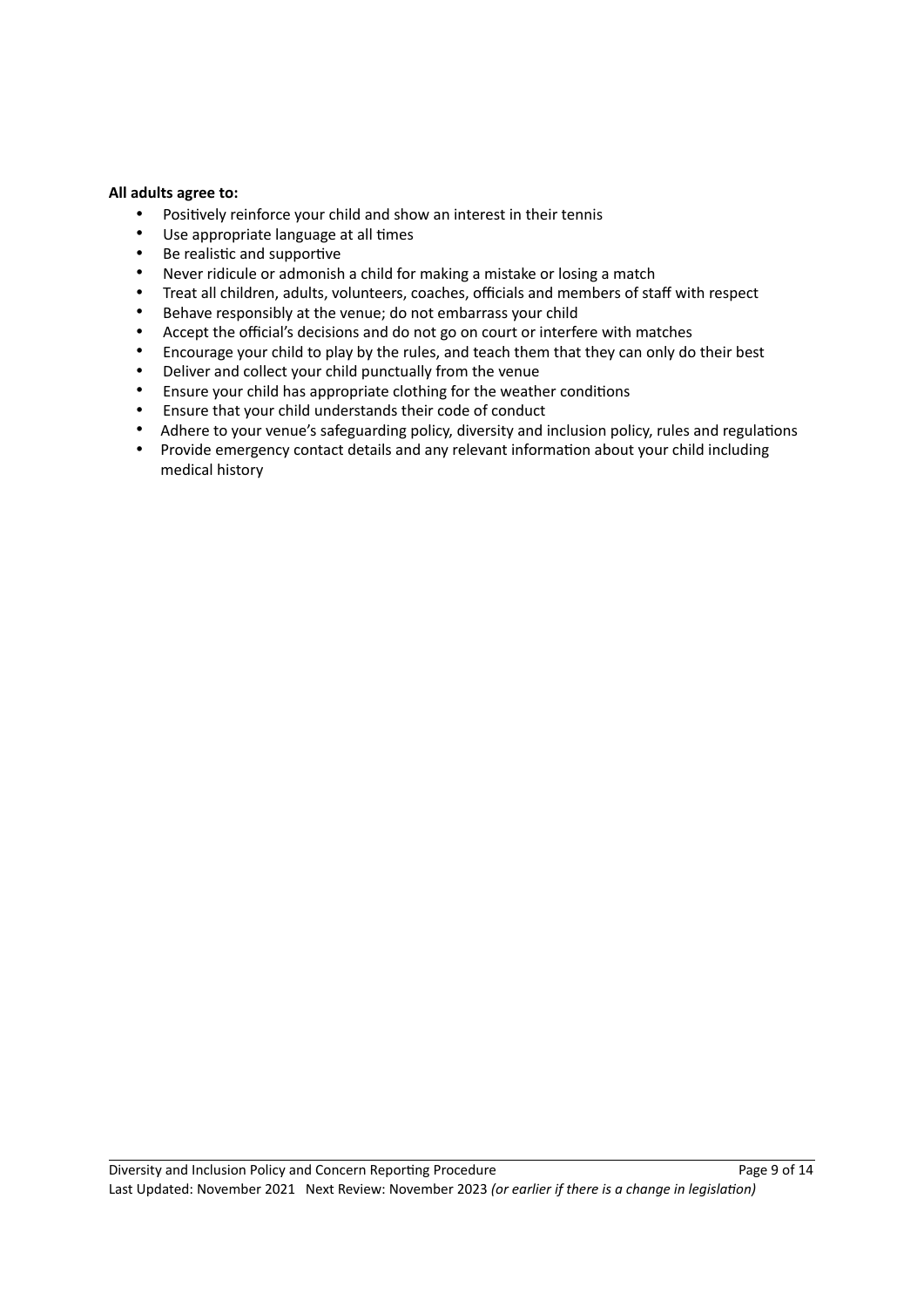### **Appendix A:**

# **Glossary of terms**

Age: This refers to a person belonging to a particular age group, which can mean people of the same age (e.g. 32-year old's) or range of ages (e.g. 18 - 30-year old's, or people over 50).

**Bisexual or Bi:**  $-$  refers to a person who has an emotional and/or sexual orientation towards more than one gender.

**Bullying:** can involve any form of physical, emotional, sexual or discriminatory abuse. It can also include cyber-bullying – using social media or mobile phones to perpetrate bullying.

**Direct discrimination:** treating someone less favourably than another person because of a protected characteristic.

**Disability: A person having a physical or mental impairment that has a substan\$al and long-term**  adverse effect on that person's ability to carry out normal day-to-day activities.

Discrimination: treating someone in a less favourable way and causing them harm, because of their age, disability, gender reassignment, marriage or civil partnership, pregnancy or maternity, race, religion or belief, sex or sexual orientation.

Discrimination by association: discrimination against someone because they are associated with another person who possesses a protected characteristic.

**Discrimination by perception:** discrimination against someone because of the belief that someone possesses a protected characteristic.

**Diversity:** acknowledging and celebrating the differences between groups of people and between individuals**.**

**Equality:** treating everyone with fairness and respect and recognising and responding to the needs of individuals. Taking positive actions to address existing disadvantages and barriers affecting how people engage with and participate in tennis.

**Ethnicity**: the social group a person belongs to, and either identifies with or is identified with by others, as a result of a mix of cultural and other factors including language, diet, religion, ancestry and physical features traditionally associated with race. Ethnicity is essentially self-defined and may change over time.

Gay: refers to a man who has an emotional, romantic and/or sexual orientation towards men. Also, a generic term for lesbian and gay sexuality - some women define themselves as gay rather than lesbian.

**Gender identity:** this is an individual's internal self-perception of their own gender. A person may identify as a man, as a woman, as neither man or woman (non-binary) or as androgyne/polygender.

Gender reassignment: The process of changing or transitioning from one gender to another.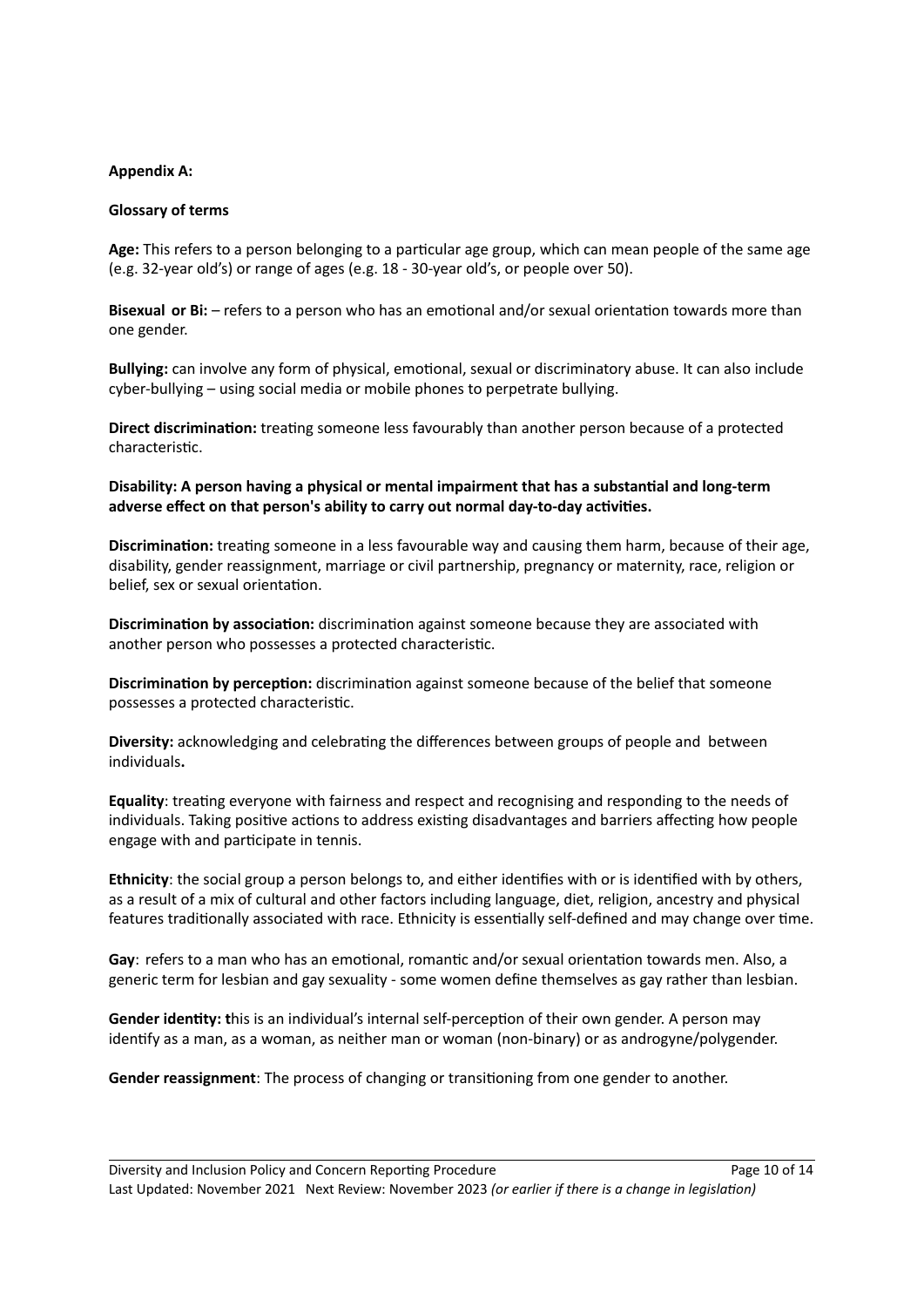**Harassment:** unwanted conduct related to a relevant protected characteristic, which has the purpose or effect of violating an individual's dignity or creating and intimidating, hostile, degrading, humiliating or offensive environment for that individual or creates an intimidating, hostile, degrading, humiliating or offensive environment. The focus is on the perception of the complainant not the intent of the perpetrator. Employees can complain of behaviour they find offensive even if it is not directed at them.

Hate crime: crime that is targeted at a person because of hostility or prejudice towards that person's disability, race or ethnicity, religion or belief, sexual orientation or transgender identity. This can be committed against a person or property.

**Homophobia**: the fear, unreasonable anger, intolerance or/and hatred toward homosexuality, lesbian gay and bisexual people whether that person is homosexual or not.

**Inclusive leadership** – leaders who are aware of their own biases and preferences, actively seek out and consider different views and perspectives to inform better decision-making. They see diverse talent as a source of competitive advantage and inspire diverse people to drive organisational and individual performance towards a shared vision.

**An Inclusive Leader** – is a role model exemplar of inclusive behaviour; listens to and seeks out the views of diverse people and takes account of these views, without bias, in the decisions they make; appreciates that a diverse group of people will generate more creative solutions to problems and encourages this; inspires people through a shared vision of future success and motivates them to deliver it; leverages difference for high performance and provides responsive excellence to customers', clients' and service users' needs; provides positive feedback to boost people's self-efficacy; puts effort into helping diverse people identify their talents and develop them for performance now and future advancement; communicates authentically and honestly in a way that inspires trust, loyalty and well-being.

**Inclusion:** recognising that people from different backgrounds may have difference needs and expectations and may experience barriers in trying to access tennis. An inclusive venue is one that takes steps to attract and engage with people from many different backgrounds and meet their needs so that everyone has a positive experience and has the opportunity to achieve their potential.

**Indirect discrimination:** a practice, policy or rule which applies to everyone in the same way, but that has a worse effect on some people than others.

LGBTQ: an acronym for Lesbian, Gay, Bisexual, Trans and Questioning.

Lesbian: a woman who has an emotional romantic and /or sexual orientation towards women.

**Monitoring equality:** refers to data collection and analysis to check if people with protected characteristics are participating and being treated equally. For example: monitoring of the number of people with a disability who play tennis at our venue.

**Non-binary** – an umbrella term for a person who does not identify as only male or only female, or who may identify as both.

**Positive action:** a range of lawful actions that seek to overcome or minimise disadvantages (for example in employment opportunities) that people who share a protected characteristic have experienced, or to meet their different needs.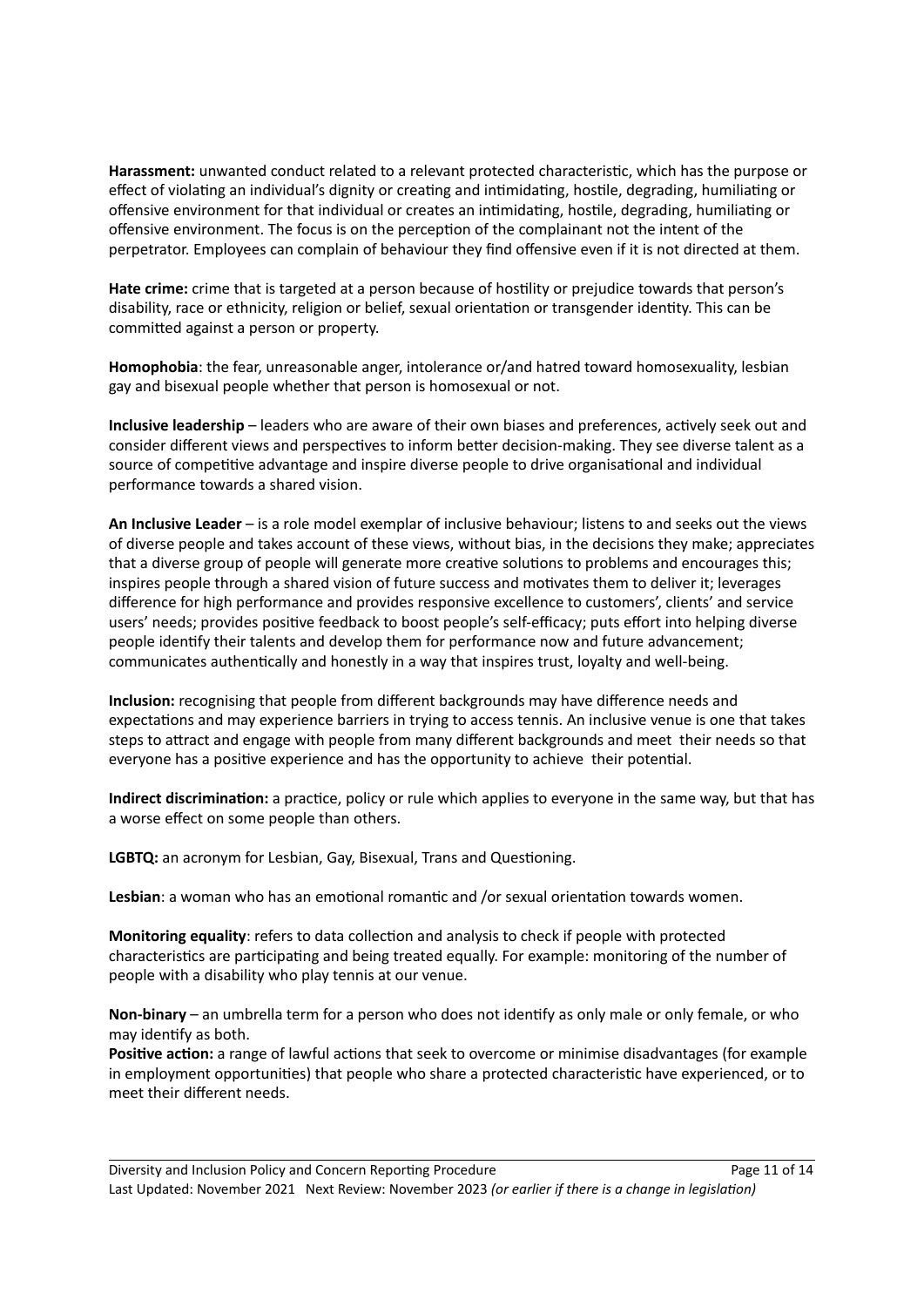**Pregnancy and maternity:** pregnancy is the condition of being pregnant or expecting a baby. Maternity refers to the period after the birth, and is linked to maternity leave in the employment context. In the non-work context, protection against maternity discrimination is for 26 weeks after giving birth, and this includes treating a woman unfavourably because she is breastfeeding.

**Questioning**: it refers to the process of exploring your own sexual orientation and/or gender identity.

**Race:** refers to the protected characteristic of race. It refers to a group of people defined by their race, colour, and nationality (including citizenship) ethnic or national origins.

**Radicalisation, extremism and terrorist behavior**: Radicalisation is the process by which a person comes to support terrorism and/or forms of extremism. Extremism is vocal or active opposition to fundamental British values, including democracy, the rule of law, individual liberty and mutual respect and tolerance of different faiths and beliefs. There is no single way to iden5fy an individual who is likely to be susceptible to extremist ideology. The internet and the use of social media can be a major factor in the radicalisation of people.

**Reasonable adjustment**: What is considered reasonable will depend on all the circumstances of the case including the size of an organisation and its resources, what is practicable, the effectiveness of what is being proposed and the likely disruption that would be caused by taking the measure in question as well as the availability of financial assistance

**Religion or belief:** religion has the meaning usually given to it but belief includes religious and philosophical beliefs including lack of belief (e.g. atheism). Generally, a belief should affect your life choices or the way you live for it to be included in the definition.

**Sex:** refers to the biological makeup such as primary and secondary sexual characteristics, genes, and hormones. The legal sex is usually assigned at birth and has traditionally been understood as consisting of two mutually exclusive groups, namely men and women.

**Sexual orientation:** a person's emotional, romantic and/or sexual attraction to another person.

**Trans:** an umbrella term to describe people whose gender is not the same as, or does not sit comfortably with, the sex they were assigned at birth. Trans people may describe themselves using one or more of a wide variety of terms, including (but not limited to) transgender, cross dresser, non-binary, genderqueer (GQ).

**Transphobia**: the fear, unreasonable anger, dislike, intolerance or/and hatred toward trans people, whether that person has undergone gender reassignment or is perceived to have done that.

**Transsexual Person:** someone who has started the process of changing their gender identity is undergoing or has undergone gender reassignment.

**Unconscious bias or implicit bias:** this refers to a bias that we are unaware of, and which happens outside of our control. It is a bias that happens automatically and is triggered by our brain making quick judgments and assessments of people and situations, influenced by our background, cultural environment and personal experiences.

**Victimisation:** when someone is treated badly because they have made or supported a complaint or grievance.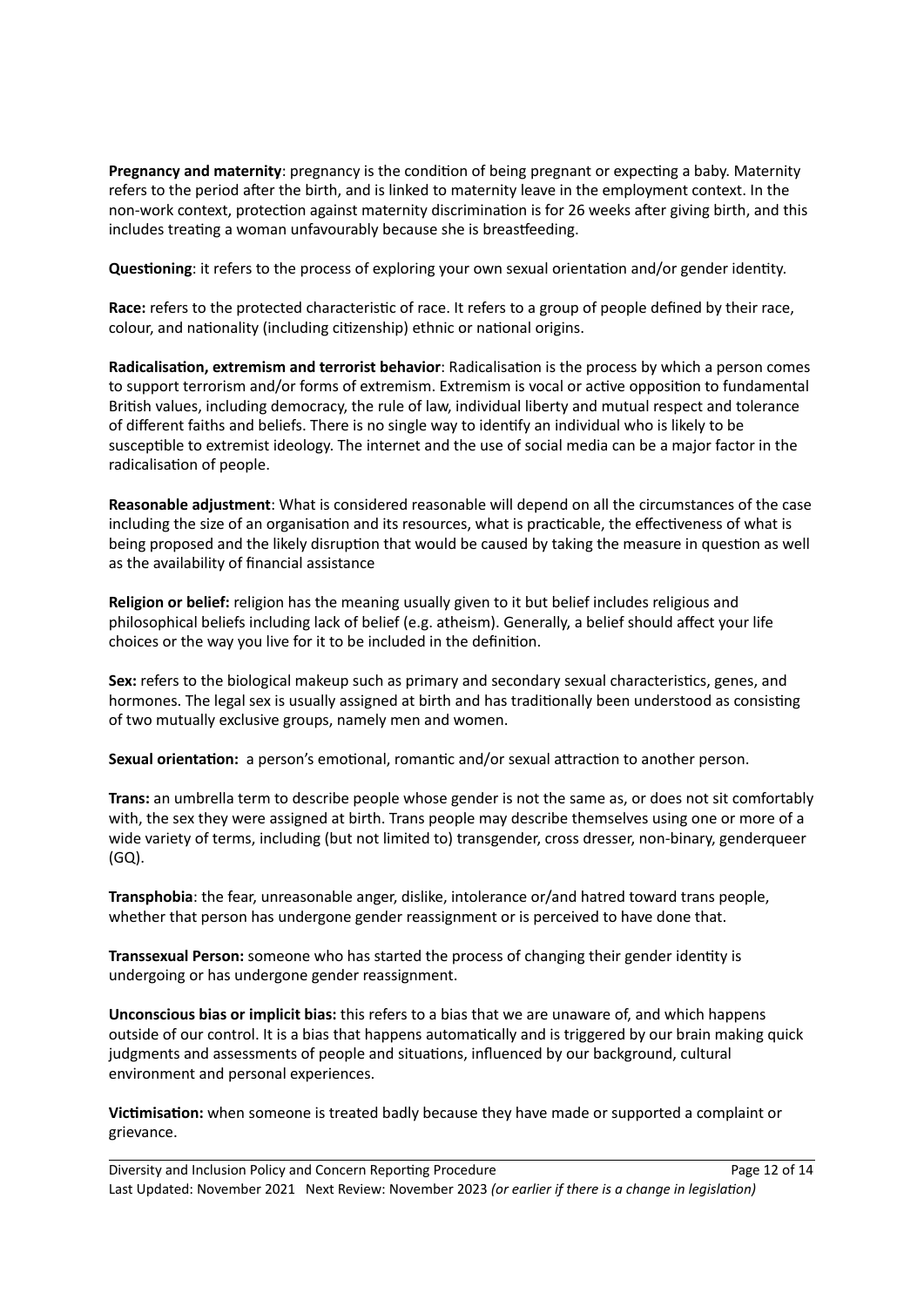Diversity and Inclusion Policy and Concern Reporting Procedure Page 13 of 14